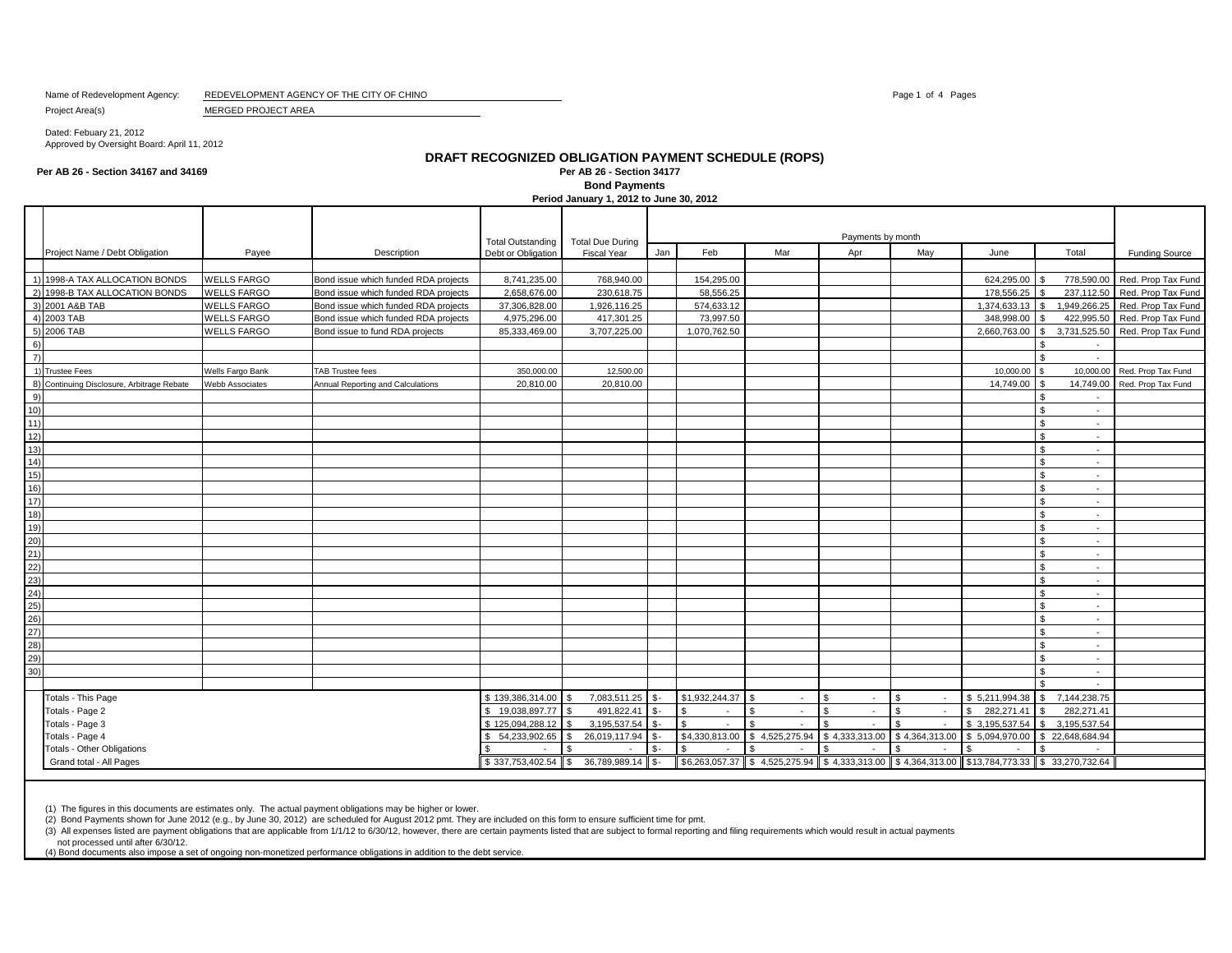### Name of Redevelopment Agency REDEVELOPMENT AGENCY OF THE CITY OF CHINO **Page 2 of 4 Pages** 2 of 4 Pages

Project Area(s) MERGED PROJECT AREA

Dated: Febuary 21, 2012 Approved by Oversight Board: April 11, 2012

**Per AB 26 - Section 34177 Note Payments Period January 1, 2012 to June 30, 2012**

|                                                                                                                                                            |                                                                                                                                                                                                                                                                      |                         |                                                                                                              | Payments by month        |                         |     |     |     |            |     |            |                |            |                       |
|------------------------------------------------------------------------------------------------------------------------------------------------------------|----------------------------------------------------------------------------------------------------------------------------------------------------------------------------------------------------------------------------------------------------------------------|-------------------------|--------------------------------------------------------------------------------------------------------------|--------------------------|-------------------------|-----|-----|-----|------------|-----|------------|----------------|------------|-----------------------|
|                                                                                                                                                            | Project Name / Debt Obligation<br>Payee                                                                                                                                                                                                                              |                         |                                                                                                              | <b>Total Outstanding</b> | <b>Total Due During</b> |     | Feb | Mar | Apr        | May |            |                | Total      |                       |
|                                                                                                                                                            |                                                                                                                                                                                                                                                                      |                         | Description                                                                                                  | Debt or Obligation       | <b>Fiscal Year</b>      | Jan |     |     |            |     | June       |                |            | <b>Funding Source</b> |
|                                                                                                                                                            | 1) PROMISSORY NOTE 89-1                                                                                                                                                                                                                                              | CITY OF CHINO           | Improvements to Project Area paid by the City                                                                | 1,810,774.50             | 8,919.18                |     |     |     |            |     | 8,919.18   |                | 8,919.18   | Red. Prop Tax Fund    |
|                                                                                                                                                            | 2) PROMISSORY NOTE 89-3                                                                                                                                                                                                                                              | <b>CITY OF CHINO</b>    | Improvements to Project Area paid by the City                                                                | 1,292,336.67             | 6,365.56                |     |     |     |            |     | 6,365.56   |                | 6,365.56   | Red. Prop Tax Fund    |
|                                                                                                                                                            | 3) PROMISSORY NOTE 90-1                                                                                                                                                                                                                                              | CITY OF CHINO           | Improvements to Project Area paid by the City                                                                | 348,916.92               | 1,718.63                |     |     |     |            |     | 1,718.63   | \$             | 1,718.63   | Red. Prop Tax Fund    |
|                                                                                                                                                            | 4) PROMISSORY NOTE 92-1                                                                                                                                                                                                                                              | CITY OF CHINO           | Improvements to Project Area paid by the City                                                                | 87.022.50                | 428.64                  |     |     |     |            |     | 428.64     |                | 428.64     | Red. Prop Tax Fund    |
|                                                                                                                                                            | 5) PROMISSORY NOTE 93-1                                                                                                                                                                                                                                              | CITY OF CHINO           | Improvements to Project Area paid by the City                                                                | 508,405.54               | 2,504.21                |     |     |     |            |     | 2,504.21   |                | 2,504.21   | Red. Prop Tax Fund    |
|                                                                                                                                                            | 6) PROMISSORY NOTE 94-1                                                                                                                                                                                                                                              | CITY OF CHINO           | Improvements to Project Area paid by the City                                                                | 294,305.21               | 1,449.64                |     |     |     |            |     | 1,449.64   |                | 1,449.64   | Red. Prop Tax Fund    |
|                                                                                                                                                            | 7) PROMISSORY NOTE 94-4                                                                                                                                                                                                                                              | CITY OF CHINO           | Improvements to Project Area paid by the City                                                                | 2,773.14                 | 13.66                   |     |     |     |            |     | 13.66      |                | 13.66      | Red. Prop Tax Fund    |
|                                                                                                                                                            | 8) PROMISSORY NOTE 89-2                                                                                                                                                                                                                                              | CITY OF CHINO           | Improvements to Project Area paid by the City                                                                | 6,130,864.67             | 30,198.29               |     |     |     |            |     | 30,198.29  |                | 30.198.29  | Red. Prop Tax Fund    |
|                                                                                                                                                            | 9) PROMISSORY NOTE 90-2                                                                                                                                                                                                                                              | CITY OF CHINO           | Improvements to Project Area paid by the City                                                                | 2,119,521.01             | 10,439.95               |     |     |     |            |     | 10,439.95  |                | 10,439.95  | Red. Prop Tax Fund    |
|                                                                                                                                                            | 10) PROMISSORY NOTE 93-2                                                                                                                                                                                                                                             | CITY OF CHINO           | Improvements to Project Area paid by the City                                                                | 534,601.97               | 2,633.25                |     |     |     |            |     | 2,633.25   |                | 2,633.25   | Red. Prop Tax Fund    |
|                                                                                                                                                            | 11) PROMISSORY NOTE 94-2                                                                                                                                                                                                                                             | CITY OF CHINO           | Improvements to Project Area paid by the City                                                                | 425,323.88               | 2,094.98                |     |     |     |            |     | 2,094.98   |                | 2,094.98   | Red. Prop Tax Fund    |
|                                                                                                                                                            | 12) PROMISSORY NOTE 94-3                                                                                                                                                                                                                                             | CITY OF CHINO           | Improvements to Project Area paid by the City                                                                | 1,011,656.68             | 4,983.03                |     |     |     |            |     | 4,983.03   | \$             | 4,983.03   | Red. Prop Tax Fund    |
|                                                                                                                                                            | 13) PROMISSORY NOTE 94-5                                                                                                                                                                                                                                             | CITY OF CHINO           | Improvements to Project Area paid by the City                                                                | 197,009.08               | 970.39                  |     |     |     |            |     | 970.39     | \$             | 970.39     | Red. Prop Tax Fund    |
|                                                                                                                                                            | 14) COOPERATION AGR 93-1-1                                                                                                                                                                                                                                           | <b>CITY OF CHINO</b>    | Improvements to Project Area paid by the City                                                                | 486,267.00               | 0.00                    |     |     |     |            |     | 0.00       | \$             | $\sim$     | Red. Prop Tax Fund    |
|                                                                                                                                                            | 15) COOPERATION AGR 95-96                                                                                                                                                                                                                                            | CITY OF CHINO           | Improvements to Project Area paid by the City                                                                | 410,029.00               | 0.00                    |     |     |     |            |     | 0.00       | \$             | $\sim$     | Red. Prop Tax Fund    |
|                                                                                                                                                            | 16) COOPERATION AGR 95-96-2                                                                                                                                                                                                                                          | <b>CITY OF CHINO</b>    | Improvements to Project Area paid by the City                                                                | 310,000.00               | 0.00                    |     |     |     |            |     | 0.00       | \$             | $\sim$     | Red. Prop Tax Fund    |
|                                                                                                                                                            | 17) COUNTRY FAIR OPA                                                                                                                                                                                                                                                 | PK I COUNTRY FAIR SC LP | Tax Increment reimbursement                                                                                  | 3,069,090.00             | 419,103.00              |     |     |     |            |     | 209,552.00 | \$             | 209,552.00 | Red. Prop Tax Fund    |
| 18)                                                                                                                                                        |                                                                                                                                                                                                                                                                      |                         |                                                                                                              |                          |                         |     |     |     |            |     |            | \$             | $\sim$     |                       |
| 19)                                                                                                                                                        |                                                                                                                                                                                                                                                                      |                         |                                                                                                              |                          |                         |     |     |     |            |     |            | \$             | $\sim$     |                       |
| 20)                                                                                                                                                        |                                                                                                                                                                                                                                                                      |                         |                                                                                                              |                          |                         |     |     |     |            |     |            | \$             | $\sim$     |                       |
| 21)                                                                                                                                                        |                                                                                                                                                                                                                                                                      |                         |                                                                                                              |                          |                         |     |     |     |            |     |            | \$             | $\sim$     |                       |
| 22)                                                                                                                                                        |                                                                                                                                                                                                                                                                      |                         |                                                                                                              |                          |                         |     |     |     |            |     |            | \$             | $\sim$     |                       |
| 23)                                                                                                                                                        |                                                                                                                                                                                                                                                                      |                         |                                                                                                              |                          |                         |     |     |     |            |     |            | \$             | $\sim$     |                       |
| (24)                                                                                                                                                       |                                                                                                                                                                                                                                                                      |                         |                                                                                                              |                          |                         |     |     |     |            |     |            | \$             | $\sim$     |                       |
| 25)                                                                                                                                                        |                                                                                                                                                                                                                                                                      |                         |                                                                                                              |                          |                         |     |     |     |            |     |            | \$             | $\sim$     |                       |
| 26)                                                                                                                                                        |                                                                                                                                                                                                                                                                      |                         |                                                                                                              |                          |                         |     |     |     |            |     |            | \$             | $\sim$     |                       |
| (27)                                                                                                                                                       |                                                                                                                                                                                                                                                                      |                         |                                                                                                              |                          |                         |     |     |     |            |     |            | \$             | $\sim$     |                       |
| 28)                                                                                                                                                        |                                                                                                                                                                                                                                                                      |                         |                                                                                                              |                          |                         |     |     |     |            |     |            | \$             | $\sim$     |                       |
| 29)                                                                                                                                                        |                                                                                                                                                                                                                                                                      |                         |                                                                                                              |                          |                         |     |     |     |            |     |            | \$             | $\sim$     |                       |
| 30)                                                                                                                                                        |                                                                                                                                                                                                                                                                      |                         |                                                                                                              |                          |                         |     |     |     |            |     |            | \$             | $\sim$     |                       |
| 31)                                                                                                                                                        |                                                                                                                                                                                                                                                                      |                         |                                                                                                              |                          |                         |     |     |     |            |     |            | \$             | $\sim$     |                       |
| 32)                                                                                                                                                        |                                                                                                                                                                                                                                                                      |                         |                                                                                                              |                          |                         |     |     |     |            |     |            | \$             | $\sim$     |                       |
| 33)                                                                                                                                                        |                                                                                                                                                                                                                                                                      |                         |                                                                                                              |                          |                         |     |     |     |            |     |            | \$             | $\sim$     |                       |
| 34)                                                                                                                                                        |                                                                                                                                                                                                                                                                      |                         |                                                                                                              |                          |                         |     |     |     |            |     |            | \$             | $\sim$     |                       |
| 35)                                                                                                                                                        |                                                                                                                                                                                                                                                                      |                         |                                                                                                              |                          |                         |     |     |     |            |     |            | \$             | $\sim$     |                       |
| 36)                                                                                                                                                        |                                                                                                                                                                                                                                                                      |                         |                                                                                                              |                          |                         |     |     |     |            |     |            | $\mathbb{S}$   | $\sim$     |                       |
| 37)                                                                                                                                                        |                                                                                                                                                                                                                                                                      |                         |                                                                                                              |                          |                         |     |     |     |            |     |            | \$             | $\sim$     |                       |
| 38)                                                                                                                                                        |                                                                                                                                                                                                                                                                      |                         |                                                                                                              |                          |                         |     |     |     |            |     |            | \$             | $\sim$     |                       |
| 39)<br>40)                                                                                                                                                 |                                                                                                                                                                                                                                                                      |                         |                                                                                                              |                          |                         |     |     |     |            |     |            | $\mathfrak{L}$ | $\sim$     |                       |
|                                                                                                                                                            |                                                                                                                                                                                                                                                                      |                         |                                                                                                              |                          |                         |     |     |     |            |     |            |                | $\sim$     |                       |
| $S -$<br>\$19,038,897.77<br>$\mathbf{R}$<br>491.822.41<br>$$-$<br>$$-$<br>\$282,271.41<br><b>Totals - This Page</b><br>$$-$<br>$\hat{\mathcal{F}}$ -<br>£. |                                                                                                                                                                                                                                                                      |                         |                                                                                                              |                          |                         |     |     |     | 282.271.41 |     |            |                |            |                       |
|                                                                                                                                                            | (2) June payments show Promissory notes interest.                                                                                                                                                                                                                    |                         | (1) The figures in this documents are estimates only. The actual payment obligations may be higher or lower. |                          |                         |     |     |     |            |     |            |                |            |                       |
|                                                                                                                                                            | (3) All expenses listed are payment obligations that are applicable from 1/1/12 to 6/30/12, however, there are certain payments listed that are subject to formal reporting and filing requirements which would result in actu<br>not processed until after 6/30/12. |                         |                                                                                                              |                          |                         |     |     |     |            |     |            |                |            |                       |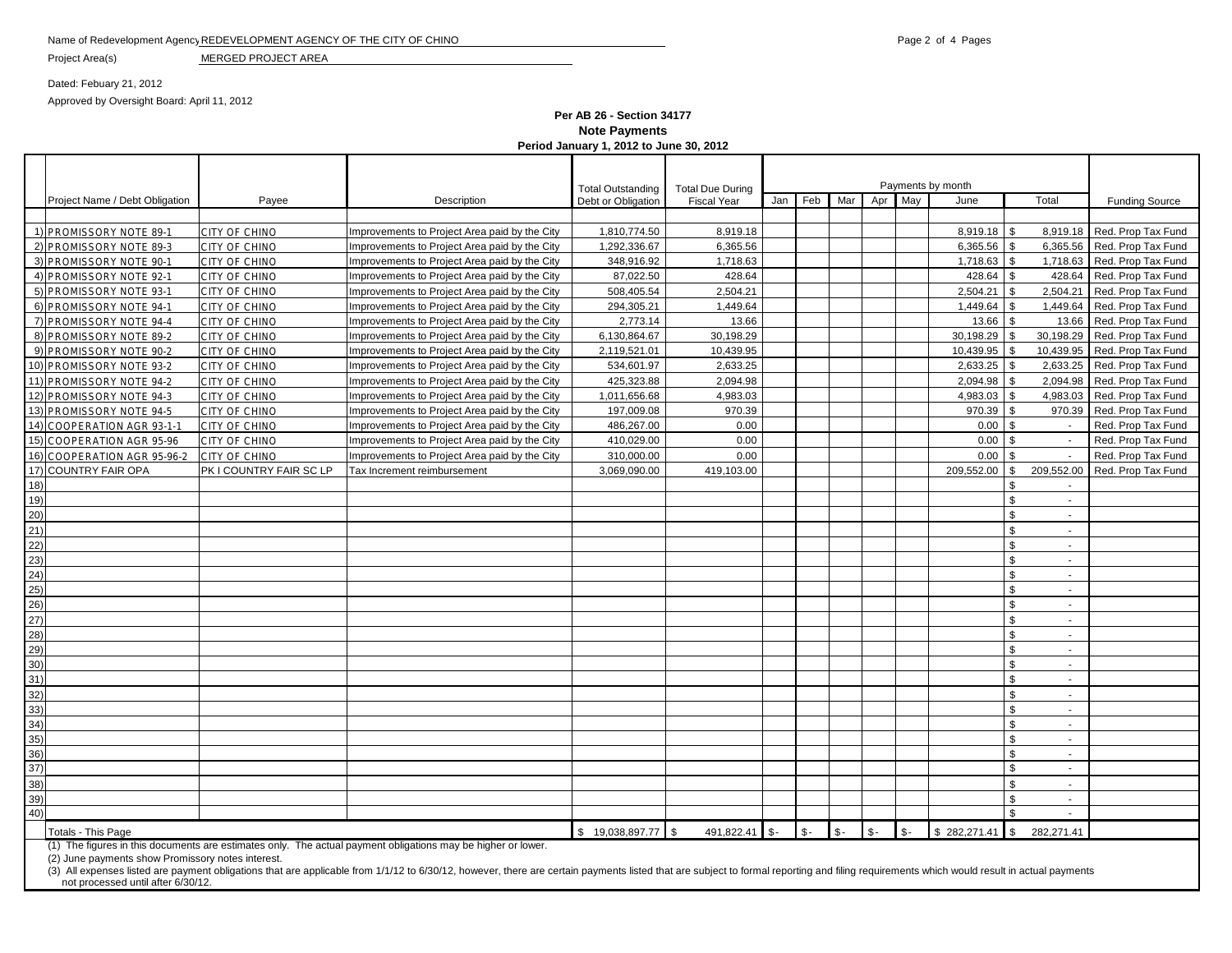### Name of Redevelopment Agency REDEVELOPMENT AGENCY OF THE CITY OF CHINO **Page 3 of 4 Pages** 3 of 4 Pages

Project Area(s) MERGED PROJECT AREA

Dated: Febuary 21, 2012

Approved by Oversight Board: April 11, 2012

## **Per AB 26 - Section 34177 Pass Through Payments Period January 1, 2012 to June 30, 2012**

|                                 |                           |                                                                                                                | <b>Total Outstanding</b> | <b>Total Due During</b> | Payments by month |                |       |                |                 |                |                                |                                                 |
|---------------------------------|---------------------------|----------------------------------------------------------------------------------------------------------------|--------------------------|-------------------------|-------------------|----------------|-------|----------------|-----------------|----------------|--------------------------------|-------------------------------------------------|
| Project Name / Debt Obligation  | Payee                     | Description                                                                                                    | Debt or Obligation       | <b>Fiscal Year</b>      | Jan               | Feb            | Mar   | Apr            | May             | June           | Total                          | <b>Funding Source</b>                           |
|                                 |                           |                                                                                                                |                          |                         |                   |                |       |                |                 |                |                                |                                                 |
| 1) Pass Through County          | County of San Bernardino  | Per Agreement dated July 30, 1992                                                                              | 38,415,572.00            | 885,819.00              |                   |                |       |                |                 | 885,819.00     | <b>IS</b>                      | 885,819.00 Red. Prop Tax Fund                   |
| 2) Pass Through Flood Control   | County of San Bernardino  | Per Agreement dated July 30, 1993                                                                              | 10,566,387.00            | 281,108.00              |                   |                |       |                |                 | 281,108.00 \$  |                                | 281,108.00 Red. Prop Tax Fund                   |
| 3) Pass Through Library         | County of San Bernardino  | Per Agreement dated July 30, 1994                                                                              | 5,478,868.00             | 144,413.00              |                   |                |       |                |                 | 144,413.00     |                                | \$ 144,413.00 Red. Prop Tax Fund                |
| 4) Pass Through Superintendent  | County of San Bernardino  | Per Agreement dated 12/18/89                                                                                   | 1,761,065.00             | 46,381.00               |                   |                |       |                |                 | 46,381.00      | $\sqrt{3}$                     | 46,381.00 Red. Prop Tax Fund                    |
| 5) Pass Through School District | Chino Valley USD          | Per Agreement dated 9/19/89                                                                                    | 40,141,295.00            | 1,014,075.00            |                   |                |       |                |                 |                |                                | 1,014,075.00 \$ 1,014,075.00 Red. Prop Tax Fund |
| 6) Pass Through Chaffey College | Chaffey Community College | Per Agreement dated 10/12/89                                                                                   | 8,632,537.00             | 215,699.00              |                   |                |       |                |                 |                |                                | 215,699.00   \$215,699.00   Red. Prop Tax Fund  |
| 7) Pass Through IEUA            | <b>IEUA</b>               | Per Agreement dated July 16, 1991                                                                              | 19,851,841.00            | 599,231.00              |                   |                |       |                |                 | 599,231.00     | $\sqrt{3}$                     | 599,231.00 Red. Prop Tax Fund                   |
| 8) SB211 Pass Throughs          |                           | Chino Valley Independent Fire Estimated pmts through 2040                                                      | 40,929.28                | 1,461.76                |                   |                |       |                |                 | 1,461.76       | l \$                           | 1,461.76 Red. Prop Tax Fund                     |
| 9) SB211 Pass Throughs          |                           | Chino Valley Independent Fire Estimated pmts through 2040                                                      | 40,434.24                | 1,444.08                |                   |                |       |                |                 | $1,444.08$ \\$ |                                | 1,444.08 Red. Prop Tax Fund                     |
| 10) SB211 Pass Throughs         |                           | Inland Empire Joint Resource Estimated pmts through 2040                                                       | 3,540.88                 | 126.46                  |                   |                |       |                |                 | 126.46         | - \$                           | 126.46 Red. Prop Tax Fund                       |
| 11) SB211 Pass Throughs         |                           | Chino Basin Water Conservati Estimated pmts through 2040                                                       | 20,903.12                | 746.54                  |                   |                |       |                |                 | 746.54 \$      |                                | 746.54 Red. Prop Tax Fund                       |
| 12) SB211 Pass Throughs         | Metropolitan Water Agency | Estimated pmts through 2040                                                                                    | 5,465.32                 | 195.19                  |                   |                |       |                |                 | $195.19$ \\$   |                                | 195.19 Red. Prop Tax Fund                       |
| 13) SB211 Pass Throughs         | City of Chino             | Estimated pmts through 2040                                                                                    | 135,450.28               | 4,837.51                |                   |                |       |                |                 | 4,837.51       | 4,837.51<br>$\sqrt{3}$         | Red. Prop Tax Fund                              |
| 14)                             |                           |                                                                                                                |                          |                         |                   |                |       |                |                 |                | \$                             |                                                 |
| 15)                             |                           |                                                                                                                |                          |                         |                   |                |       |                |                 |                | \$<br>$\blacksquare$           |                                                 |
| 16)                             |                           |                                                                                                                |                          |                         |                   |                |       |                |                 |                | \$<br>$\blacksquare$           |                                                 |
| 17)                             |                           |                                                                                                                |                          |                         |                   |                |       |                |                 |                | $\blacksquare$                 |                                                 |
| 18)                             |                           |                                                                                                                |                          |                         |                   |                |       |                |                 |                | £.<br>$\sim$                   |                                                 |
| 19)                             |                           |                                                                                                                |                          |                         |                   |                |       |                |                 |                | \$<br>$\overline{\phantom{a}}$ |                                                 |
| 20)                             |                           |                                                                                                                |                          |                         |                   |                |       |                |                 |                | $\sim$                         |                                                 |
| 21)                             |                           |                                                                                                                |                          |                         |                   |                |       |                |                 |                | £.<br>$\sim$                   |                                                 |
| 22)                             |                           |                                                                                                                |                          |                         |                   |                |       |                |                 |                | £.<br>$\blacksquare$           |                                                 |
| 23)                             |                           |                                                                                                                |                          |                         |                   |                |       |                |                 |                | £.<br>$\blacksquare$           |                                                 |
| 24)                             |                           |                                                                                                                |                          |                         |                   |                |       |                |                 |                | $\sim$                         |                                                 |
| 25)                             |                           |                                                                                                                |                          |                         |                   |                |       |                |                 |                | $\sim$                         |                                                 |
| 26)                             |                           |                                                                                                                |                          |                         |                   |                |       |                |                 |                | £.<br>$\sim$                   |                                                 |
| 27)                             |                           |                                                                                                                |                          |                         |                   |                |       |                |                 |                | £.<br>×.                       |                                                 |
| 28)                             |                           |                                                                                                                |                          |                         |                   |                |       |                |                 |                | $\sim$                         |                                                 |
| 29)                             |                           |                                                                                                                |                          |                         |                   |                |       |                |                 |                | \$.<br>$\sim$                  |                                                 |
| 30)                             |                           |                                                                                                                |                          |                         |                   |                |       |                |                 |                | $\sim$                         |                                                 |
| 31)                             |                           |                                                                                                                |                          |                         |                   |                |       |                |                 |                | $\overline{\phantom{a}}$       |                                                 |
| 32)                             |                           |                                                                                                                |                          |                         |                   |                |       |                |                 |                | $\blacksquare$                 |                                                 |
| 33)                             |                           |                                                                                                                |                          |                         |                   |                |       |                |                 |                | $\sim$                         |                                                 |
| 34)                             |                           |                                                                                                                |                          |                         |                   |                |       |                |                 |                | \$<br>$\sim$                   |                                                 |
| 35)                             |                           |                                                                                                                |                          |                         |                   |                |       |                |                 |                | $\sim$                         |                                                 |
| 36)                             |                           |                                                                                                                |                          |                         |                   |                |       |                |                 |                | \$<br>$\blacksquare$           |                                                 |
| 37)                             |                           |                                                                                                                |                          |                         |                   |                |       |                |                 |                | \$<br>$\sim$                   |                                                 |
| 38)                             |                           |                                                                                                                |                          |                         |                   |                |       |                |                 |                | $\sim$                         |                                                 |
| 39)<br>40)                      |                           |                                                                                                                |                          |                         |                   |                |       |                |                 |                | ድ<br>$\sim$                    |                                                 |
|                                 |                           |                                                                                                                |                          |                         |                   |                |       |                |                 |                |                                |                                                 |
| Totals - This Page              |                           | $(1)$ The figures in this documents are estimates only. The actual payment obligations may be higher or lower. | 125,094,288.12 \$        | $3,195,537.54$ \$ -     |                   | $\mathbb{S}$ - | $S -$ | $\mathbb{S}$ . | $\mathsf{\$}$ - | \$3,195,537.54 | \$3,195,537.54                 |                                                 |

(2) Payments shown for June 2012 (e.g., by June 30, 2012) are to be made soon after June 30, 2012.

(3) All expenses listed are payment obligations that are applicable from 1/1/12 to 6/30/12, however, there are certain payments listed that are subject to formal reporting and filing requirements which would result in actu not processed until after 6/30/12.